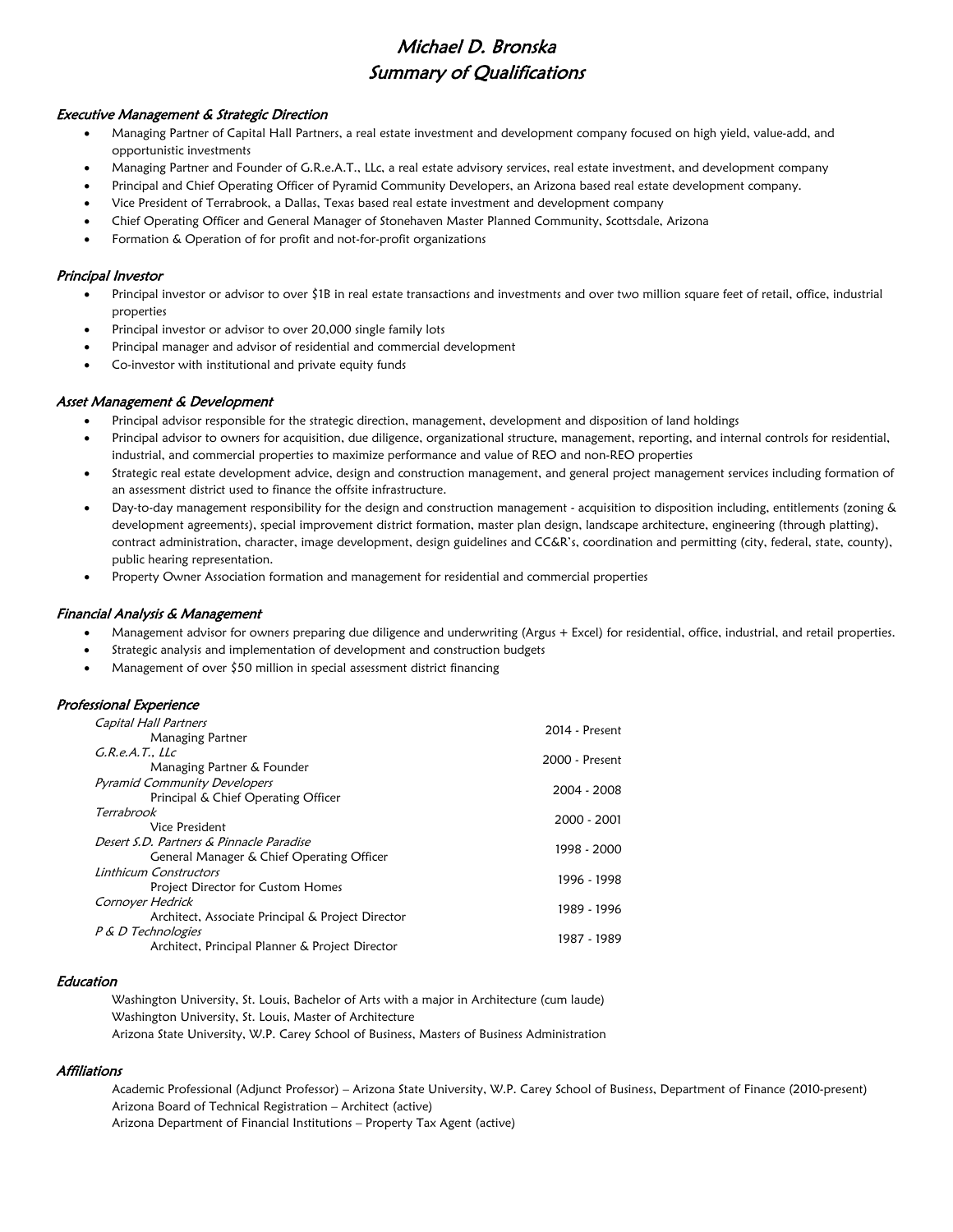# Michael D. Bronska Summary of Experience

# Strategic & Advisory

Experience with all aspects of residential and commercial real estate including design, construction, budgeting, scheduling, asset and portfolio management, and business expansion. Results-oriented, thoughtful, decisive leader with proven success in: land development, problem solving, managing the building design and construction, space management, performance metrics, environmental programs, value-added programs, asset optimization, benchmarking, and risk management analysis regarding cost, speed, and quality balance.

Principal advisor to ownership and executive management in the investment and implementation strategy, financial analysis and performance, organization and operations of land, residential, office, industrial, and retail properties. Develop strategic alternatives to enhance the financial performance of the properties. Due diligence, valuation, transaction structuring, master planning, property entitlements, construction, and disposition.

• Cahava Springs Development Corporation & Cahava Springs Revitalization District, Cave Creek, AZ 945 acre master planned community. Advised ownership and senior management regarding development strategy for a 230 lot master planned community requiring careful consideration of the biologically and culturally sensitive environment. Project required the construction of over \$17 million in infrastructure to serve the property. Formation and implementation of assessment district to finance the public infrastructure.

## • Cyburt Hall Partners

- o Diablo Technology Park, 30 acre R&D redevelopment of 393,000 square feet, Tempe, AZ. Advised ownership and senior management regarding development strategy for the redevelopment of the park's anchor tenant, the global headquarters for Motorola's computer integration business unit and the subdivision of the property for disposition. Prepared financial analysis and implementation strategy for development and property disposition.
- o Summit Business Park, 160 acre mixed use commercial business park development, Surprise, AZ. Advised ownership and senior management regarding acquisition and development strategy for mixed use office and rail served industrial business park. Completed \$12.5 million in infrastructure including water supply and treatment facilities to serve over 640 acres of commercial property. Prepared financial analysis and implementation strategy for development and property disposition. Formed and managed property owners association
- o Park Place, 100 acre mixed use business park with hospitality, retail, and office, Chandler, AZ. Advised ownership and senior management regarding acquisition and development strategy including over \$10.0 million in infrastructure. Formation and implementation of assessment district to finance the public infrastructure. Prepared financial analysis and implementation strategy for development and property disposition. Formed and managed property owners association
- o Buckeye Freeway Center, 80 acre mixed use industrial business park, Buckeye, AZ. Advised ownership and senior management regarding acquisition and development strategy including over \$7.0 million in infrastructure. Prepared financial analysis and implementation strategy for development and property disposition.

## • Pyramid Community Developers

- o Village of Copper Basin, 742 acre, master-planned community Pinal County, AZ. Part of ownership group and senior management team. Development strategy to deliver infrastructure and 3,360 finished lots for single-family homes (Pulte, DR Horton, Lennar). Development strategy included the design of the community built around Main Street and a commons area. Main Street includes a K-8 school, a church, fire and police stations, approximately 20,000 square feet of retail shops, a 20-acre community park, and a 17,000-square-foot YMCA.
- $\circ$  Brighton Village, 1,600 acre, master-planned community Coolidge, AZ. Part of ownership group and senior management team. Acquisition, development, and disposition strategy for a neo-traditional master planned community incorporating sustainable features such as recycled water and rainwater storage for landscape irrigation,

## • Lehman Brothers Holdings

- o Middle Mountain Holdings. 189 acre mixed use development, Phoenix, AZ. Advised ownership and senior management regarding asset management and disposition strategy for Lehman Brothers estate including rezoning of the property for mixed use retail and residential development.
- o AZ72 Holdings, 72 acre industrial and retail development, Phoenix, AZ. Advised ownership and senior management regarding asset management and disposition strategy for Lehman Brothers estate including rezoning of the property for mixed use retail and light industrial warehouse development.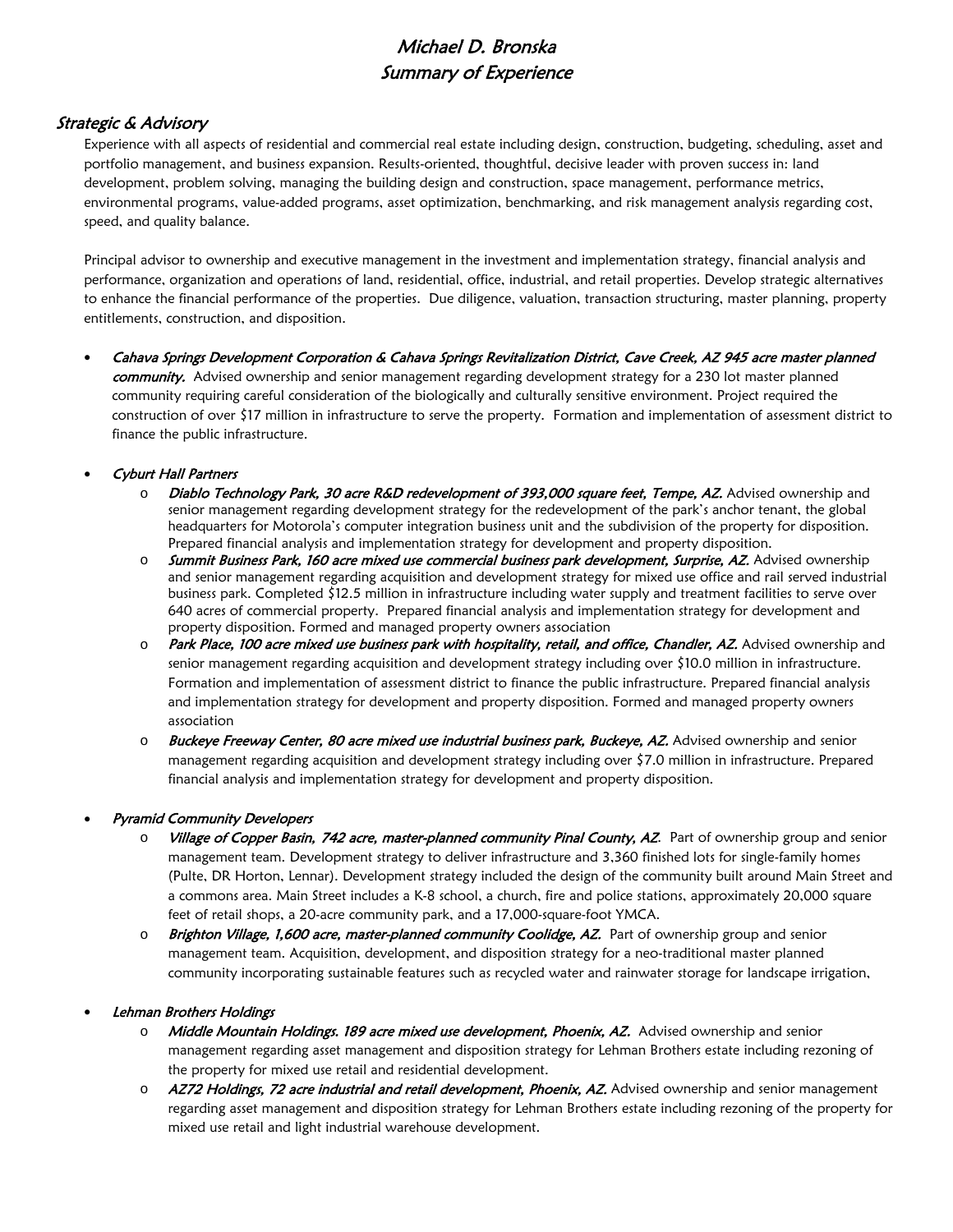## • Lehman Brothers Holdings (continued)

- o Gilbert Town Center, 38 acre mixed use development, Gilbert, AZ. Advised ownership and senior management regarding asset management and disposition strategy for Lehman Brothers estate including rezoning of the property for mixed use multi-family, healthcare, and retail development.
- o AZ80, 80 acre residential development, Casa Grande, AZ. Advised ownership and senior management regarding asset management and disposition strategy for Lehman Brothers estate.

## • Daedalus Real Estate Advisors -

o Longbow Business Park & Golf Club, 330 acre mixed use development, Mesa, AZ. Advised ownership and senior management regarding the acquisition, subdivision, and development strategy including over \$10.0 million in infrastructure. Formation and implementation of assessment district to finance the public infrastructure. Planning and development strategy for redevelopment of golf course and 1.0 million square feet of office, retail, light industrial, and multi-family development including general plan amendments, zoning, and other entitlements required for implementation. Prepared financial analysis and implementation strategy for development and property disposition. Member of property owner's association management.

## • Dover Associates

o Dover Industrial Park, 65 acre light industrial business park, Mesa, AZ. Advised ownership and senior management regarding the acquisition, subdivision, and development strategy including over \$7.0 million in infrastructure. Formation and implementation of assessment district to finance the public infrastructure. Prepared financial analysis and implementation strategy for property disposition. Member of property owner's association management.

## • Aurbis Real Estate Development

- o Brookside Village, 10 acre multi-parcel development with 23,000 retail, Surprise, AZ. Advised ownership regarding the acquisition, subdivision, and implementation of development strategy for the ten acre, five lot subdivision. Provided design and construction management
- o Pecan Plaza, 16 acre 100,000 retail development, Queen Creek, AZ Advised ownership regarding the acquisition, subdivision, and development strategy for the sixteen acre, 100,000 square foot retail development. Prepared financial analysis and entitlements.

## • Canal Associates

 $\circ$  Arcadia Office, Redevelopment of a 5,200 square foot to creative office, Phoenix, AZ. Advised ownership and senior management regarding design and development of the existing office building including preparing financial analysis and implementation strategy, design and construction management.

## • Pinnacle Paradise & Desert SD Managers

o **Stonehaven /Mirabel – 924 acre golf master planned community, Scottsdale, AZ.** Member of senior management team. Prepared development, implementation and disposition strategy. Financial analysis, zoning, entitlements, golf course design (Greg Norman & Tom Fazio), and infrastructure development for an exclusive 600 single family golf oriented master planned community.

## • Board of Directors

- o **CM Baseball. Secretary & Director.** Formed not-for-profit 501-C-3 corporation in 2013 including preparing by-laws and other required documentation. Current.
- o Dover Industrial Park. Design Review Board since 2003
- o La Vista at Pinnacle Peak Homeowners Association. Board President 2008-2011
- o Longbow Business Park Property Owners Association. Design Review Board since 2003
- o Park Place Property Owners Association. Director 2005-2011
- o **SCR Baseball League. Treasurer,** Formed not-for-profit 501-C-3 corporation in 2011 including preparing by-laws and other required documentation. Resigned in 2013.
- o Summit Business Park Owners Association, Director 2009-2012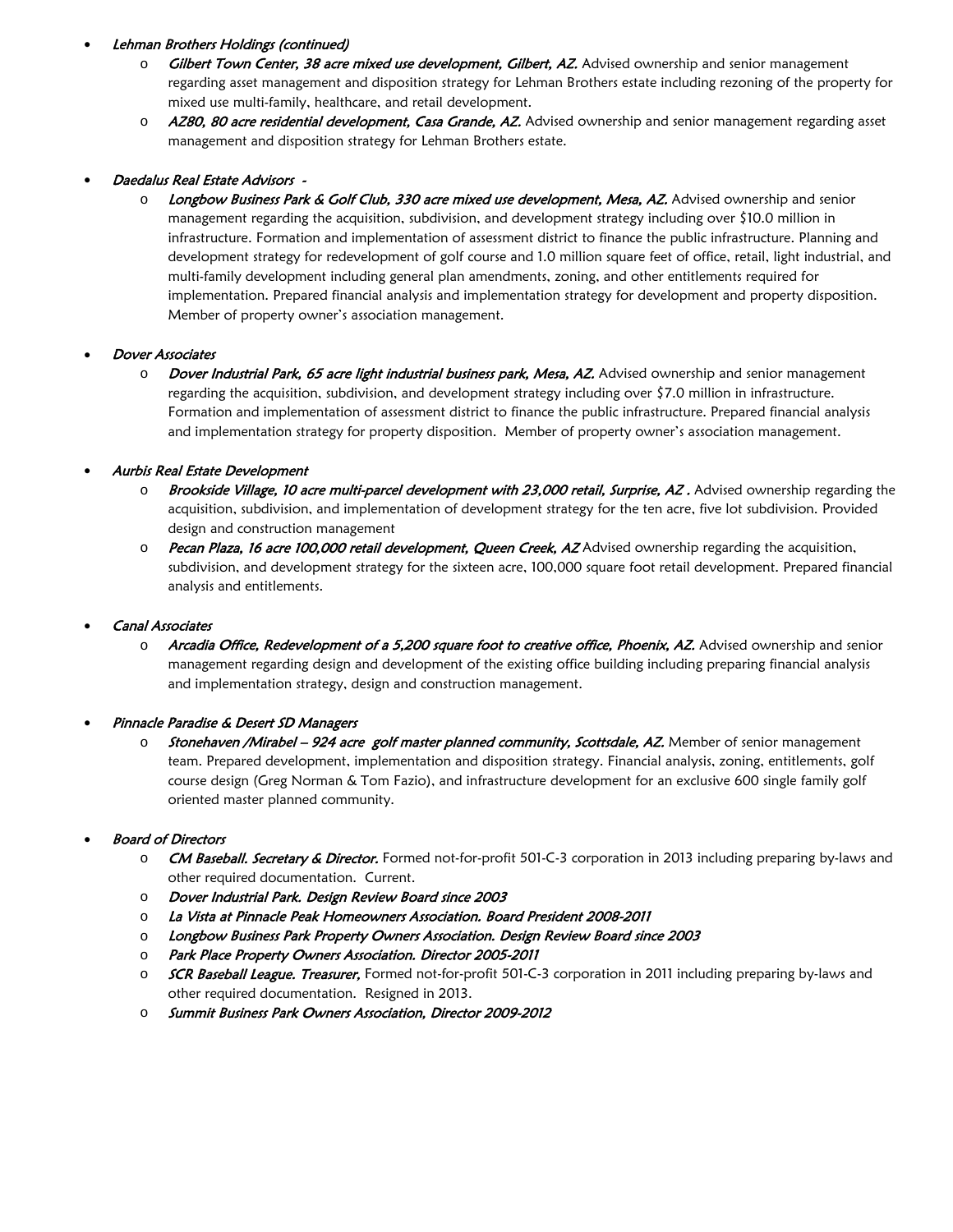# Project Management, Design Management, Construction Management

Projects completed as principal architect, planner, or construction manager. Projects cover land development, residential, office, industrial, retail, and re-development properties. Developed strategic alternatives to enhance the financial performance or positioning of the properties, to solve special problems. Projects involved a wide range of services including due diligence, valuation, master planning, property entitlements, and construction.

- Adobes de la Tierra, The Adobe Limited Partnership, Scottsdale, Arizona Development Consultant/Project Planner/ Project Director/Project Designer/Construction Management. 32 custom homes built on 20 acres within the Boulders Resort Development, Scottsdale, Arizona.
- AVNET, Chandler, Arizona Project Manager/Asset Manager/Project Architect Master facility plan to guide the consolidation of national distribution centers and companies into a central distribution center located in Chandler, Arizona. Evaluation of warehousing operations to improve efficiency with fewer employees. Program developed to serve as a basis for the design of a new 100,000 square foot facility.Cost Estimates, phasing options for renovation and new construction
- Camelback Arboleda, 16 Street & Camelback, Phoenix, Arizona, Project Director/Development Consultant. Due diligence and financial feasibility study for the approximately eight acres in the Camelback Corridor. Market conditions for office, retail, and residential uses were analyzed and evaluated. Market study prepared for highest and best use and property valuation for disposition.
- Coronado Generating Station Facilities Master Plan (Salt River Project), St. Johns, Arizona Project Director/Project Architect Master plan to provide a guide for consolidation of departments and functions as this facility downsizes.
- Fifteen East Monroe, Monroe & Central, Phoenix Arizona. Project Director/Project Architect/Development consultant. Due diligence and feasibility study for approximately 130,000 square foot, eleven story building. (Previously the Valley National Bank Headquarters) Market conditions, site and building analyzed and evaluated. Market study prepared to develop program for office, retail and hotel uses. Historical building analyzed for compliance with ADA and local codes. Estimates of probable costs prepared for improvements to establish valuation for disposition.
- Hualapai Nation Grand Canyon West Tourism Development, Hualapai Nation. Project Director/Project Planner/Project Designer. Master plan to develop a tourism area on the western edge of the South rim of the Grand Canyon. The master plan identifies a 700 acre area for development including an airport, restaurant, hotel, and employee village. Area has become the home of the "horse-shoe overlook".
- Lechee Community Plan- A Navajo Nation Community, Navajo Nation. Project Director/Project Planner Land use plan developed to mitigate the impacts of an influx of people to the area caused as a result of increased tourism to the Lake Powell areas and the on going construction at the Navajo Generating Station. The Land use plan makes provisions for the development of property for housing and services while preserving the integrity of the culture.
- Navajo Generating Station, Salt River Project, Page, Arizona.
	- o **Administration Building** Project Director/Project Architect 17,000 square feet renovation and 10,000 square feet new construction (Steel frame construction) Value of construction - \$3,500,000.00.
	- o Maintenance Facility. Project Director/Project Architect. 60,000 square foot facility for consolidation of maintenance facilities (Masonry/Steel frame construction). Fabrication and welding shops, electrical shops, administrative offices, training and support facilities. Value of construction - \$7,500,000.00.
	- o Site Improvements Project Director/Project Architect General site improvements including signage, parking facilities and roadways. Value of construction - \$2,000,000.00.
	- o Training Facility Project Director/Project Architect. 14,000 square foot off-site training and recreation facility (Masonry/Wood frame construction).Classrooms, fitness center, full service commercial kitchen and retail store. Value of construction - \$1,500,000.00
	- o Warehouse Facilities Project Director/Project Architect 50,000 square foot main warehouse, 4,500 square foot chemical storage facility (Masonry/Steel frame construction). Value of construction - \$7,000,000.00.
- Papago Park Center 540 acre mixed use development, Salt River Project, Tempe Arizona Project Director/Project Planner/Project Architect, Planned for over 9 million square feet of office, retail, multi-family uses. Master plan includes designs for using the Grand Canal as the centerpiece for a lifestyle retail marketplace. Design guidelines for site, art and building implementation were developed to assure a quality development.
- Park Place Executive Office, Chandler, Arizona. Director of Development. The development consists of twelve class-A office and two retail buildings totaling 263,000 square feet. The development is located within the Park Place business park with Price Road frontage. The two-story buildings will be developed in two phases and marketed for sale and for lease. The Urban Land Institute has identified the property as one of the ten most desirable development sites in the greater Phoenix metropolitan area. Value of construction – approximately \$12,250,000.00
- Salt River Project Corporate Headquarters Master Plan, Tempe, Arizona. Project Director/Project Planner/Project Architect. 2,000,000 square feet of phased development project. Site Improvements and City coordination. Five phase project- First phase implemented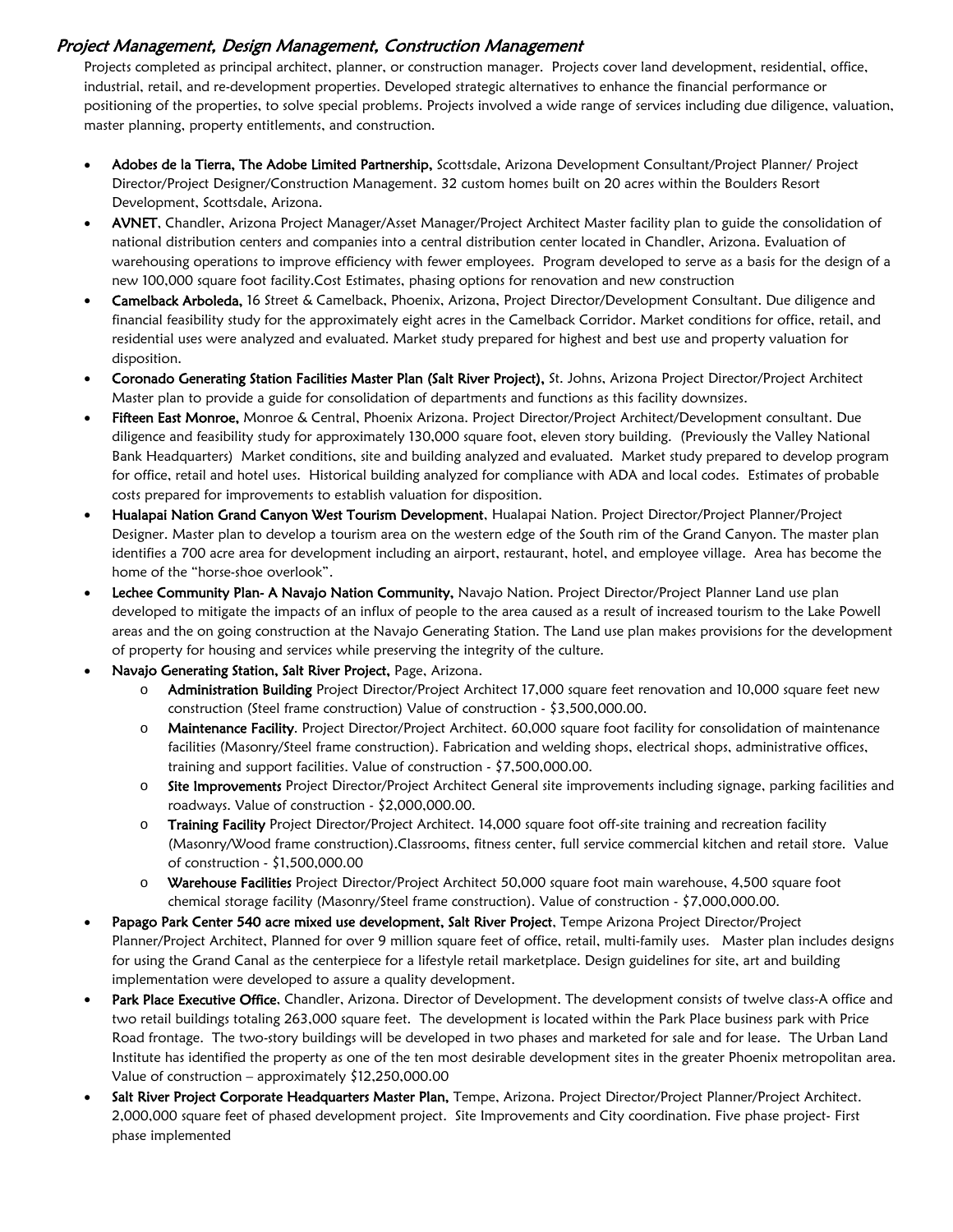- Salt River Project Corporate Headquarters, Phase One, Tempe, Arizona. Project Director/Project Architect. 525 car parking lot, service and delivery area and 23,000 square feet of tenant improvements to the existing building (Cast-in-place concrete construction). Value of construction - approximately \$3,000,000.00.
- Salt River Project Administration Building, Phase One, Tempe Arizona Project Director/Project Architect Phase one master plan Improvements to the main entry and landscape (Cast-in-place concrete construction) Value of construction - \$750,000.00
- Settlers Point, Gilbert Arizona Project Director/Project Planner/Project Designer. Master Plan community rezoning on 641 acres offers a full complement of residential facilities designed around a commercial and civic center core. Project includes a major open space system leading to a 20 acre parcel designed for the Town Center of Gilbert. Phasing strategies for development, preparation of project development guidelines and the character designs for the project.
- Shadow Roc, DRD Associates, Pima County, Arizona Project Manager/Project Planner/Project Designer Four Hundred and Fifty acre community planned on environmentally sensitive land located at the base of the Catalina Mountains north of Tucson. Extensive environmental site analysis serving as the basis for development feasibility options. The open space system, uses natural drainage ways and Class I habitat areas to integrate and minimize development impacts. Highest and Best Uses determined included residential, resort hotel, employment center and neighborhood commercial uses.
- Swift Transportation Corporate Headquarters and Trucking Facility. Project Director/Project Architect. Corporate office, maintenance facility, refueling center, and training center. (Steel frame, tilt concrete, wood frame construction). Design-build project with Opus Southwest. Value of construction - approximately \$20,000,000.00.
- USA TODAY/TODAY Plaza, Gannett Media Corporation, Melbourne, Florida Project Designer/Project Architect Corporate offices of the TODAY newspaper and the production of the USA TODAY newspaper. 154,000 square foot printing and corporate office facility in Central Florida. Responsible for all phases of architectural programming, design and coordination with the team of consultants. Construction administration
- Verde Valley Ranch, Phelps Dodge Development Corporation, Yavapai County, Arizona. Project Manager/Project Planner/Project Designer. 950 acre master planned community. Reclamation of existing mining operation and strategic planning yielded feasible development opportunities for this residential community. Designs include an open space network connecting to the regional system along the Verde River, incorporating Tuzigoot National Park Monument, Clark's Mansion and Pecks Lake into the plan. Phasing strategies for development, disposition, preparation of project development guidelines and the character designs for the project.

## RESIDENTIAL DESIGNS AND CONSTRUCTION

- Beal Residence, Scottsdale Arizona. Construction Management. Custom Residence, 12,700 square feet
- Bryant Residence 1, Phoenix, Arizona, Project Design/Construction Management (Design & Build). Custom Residence, 4,800 square feet
- Bryant Residence 2, Phoenix, Arizona. Project Design/Construction Management (Design & Build). Custom Residence, 5,200 square feet
- Goldberg Residence, Paradise Valley, Arizona. Project Design/Construction Management (Design & Build).Custom Residence, 6,200 square feet
- Golden Heritage Homes, Prototype designs. Project Design Consultant. Two models, Four Elevations
- Johnson Residence, Scottsdale, Arizona. Project Design/Construction Management. Custom Residence, 3,800 square feet (Design & Build).Desert Integrated- North Scottsdale location
- Kapoor Residence, Phoenix, Arizona. Construction Management Custom Residence, 13,800 square feet
- Mitchell Place, First City Homes, Phoenix, Arizona, Project Design Consultant. 22 Residential homes. Two models, Four
- Sewright Residence, Carefree, Arizona. Project Design/Construction Management (Design & Build). Custom Residence, 6,700 square feet
- South Mountain Village, First City Homes, Phoenix, Arizona. Project Design Consultant. 32 Single family residences. Two models, Four Elevations
- Stapp Residence, Phoenix, Arizona. Construction Management. Custom Residence, 4,200 square feet

# PROPERTY TAX VALUATION (Representative Client List)

Buckeye Land Investors, LLC and Cahava Investors, LLC Cahava Phase 1, LLC Cahava Springs Development Corporation Circle G Investments Circle G Properties Cyburt Hall Partners, LLC (various holdings) Dover Associates, Phoenix, Arizona First Industrial Real Estate Trust, Chicago, IL (various holdings) Lehman Brothers Holdings Longbow Business Park Merit Partners, LLC (various holdings) Richfield Investments Trio Forest Products, Inc.